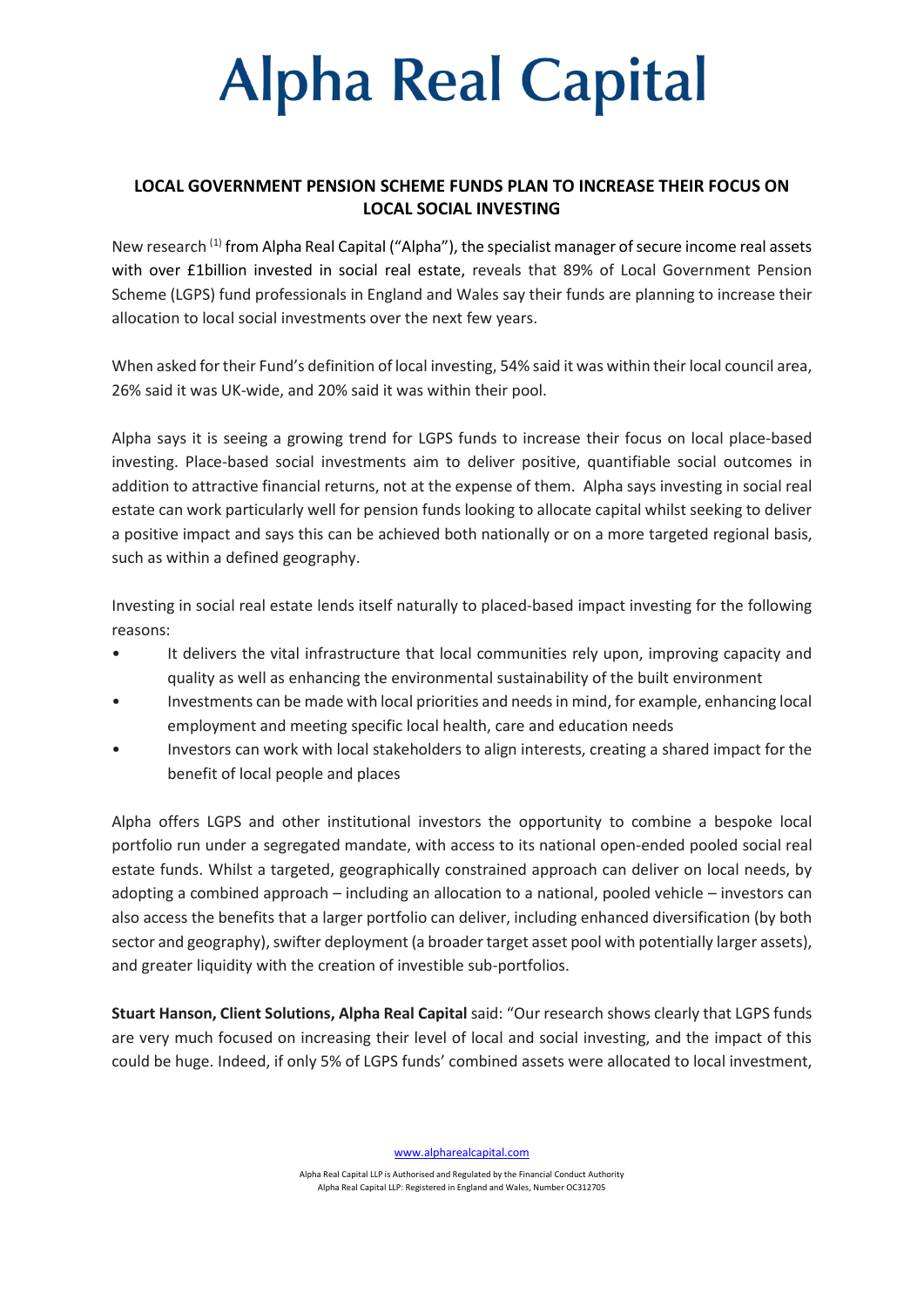### **Alpha Real Capital**

this would unlock as much as £16 billion for investment in assets that contribute towards positive social outcomes."

**James Murray, Fund Manager, Social Real Estate, Alpha Real Capital** said: "Local investing provides LGPS funds with a unique opportunity to meet their financial objectives, and also make a significant positive social impact. The approach can be targeted or spread broadly at a national level, and we are seeing a growing trend towards place-based impacts that a hybrid national and regional approach offers."

**Phillip Rose, CEO, Alpha Real Capital** said: "Investing locally in social real estate allows LGPS funds to make a real difference to social outcomes in terms of the quality and availability of social services, quality of life and economic opportunity. In Alpha's experience, this can be achieved with attractive, long-term investment returns that are significantly inflation-linked."

For more details on Alpha Real Capital's focus on place-based investing visit: [https://alpharealcapital.com/wp-content/uploads/2021/12/Social-real-estate-delivering-local-and](https://alpharealcapital.com/wp-content/uploads/2021/12/Social-real-estate-delivering-local-and-national-impact.pdf)[national-impact.pdf](https://alpharealcapital.com/wp-content/uploads/2021/12/Social-real-estate-delivering-local-and-national-impact.pdf)

‐**Ends**‐

[www.alpharealcapital.com](http://www.alpharealcapital.com/)

Alpha Real Capital LLP is Authorised and Regulated by the Financial Conduct Authority Alpha Real Capital LLP: Registered in England and Wales, Number OC312705